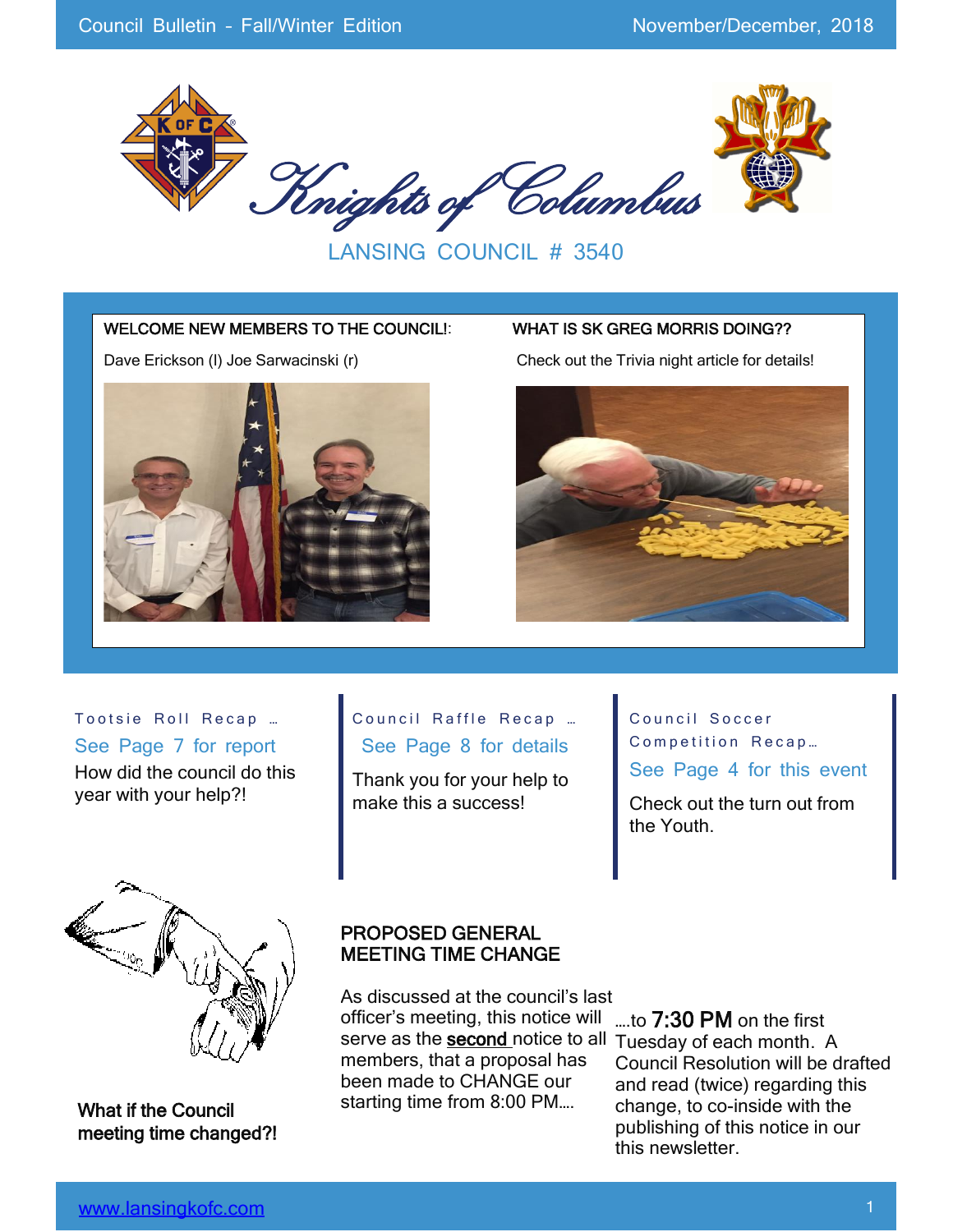# GRAND KNIGHT'S REPORT:

Brother and Sir Knights,

We are now entering the Holiday Season. Thanksgiving is a time where we are supposed to reflect on what we have, and not what we want. We as a council must also give thanks for what we have.

October was a busy month and I asked for brothers to assist in helping a brother knight and serving the community.

On January 12, 2019 we will be holding another spaghetti dinner for Brother Knight Roger Tyderek, and our General Assistance Fund to assist Brother's in need. Last year our event had an overwhelming response from parishioners, Brother Knights, and the Columbian Ladies. There were over 50 raffle baskets that the Columbian Ladies put together, 30 pounds of Meatballs, 40 pounds of Italian Sausage, 40 pounds of spaghetti, peppers and onions, garlic bread, and salad all prepared by Brother Knights; 13 Brother Knights who all responded to a call for service for one of our own. That call helped raise almost \$7000 for a Brother in need. Hopefully this year we are able to have a more successful dinner.

This Thanksgiving and Christmas Season let us remember what we have and how we can help others.

Through the Knights of Columbus' Coats for Kids program we are able to provide families with coats. Such a simple act of kindness could mean so much for a child who is cold, or a parent who can't afford to provide "a luxury" because it could mean going without a meal. If any member would like to contribute to helping the Council purchase coats, please contact me.

Don't forget to come out to our general meetings on November 6th and December 4th at 8 pm. If you have not done so please update your personal contact information, including your email address with our Financial Secretary Peter Marx. Email is a great way for us to reach our members quickly and keep you up to date with upcoming events.

Fraternally Yours,

Christopher A. Siatta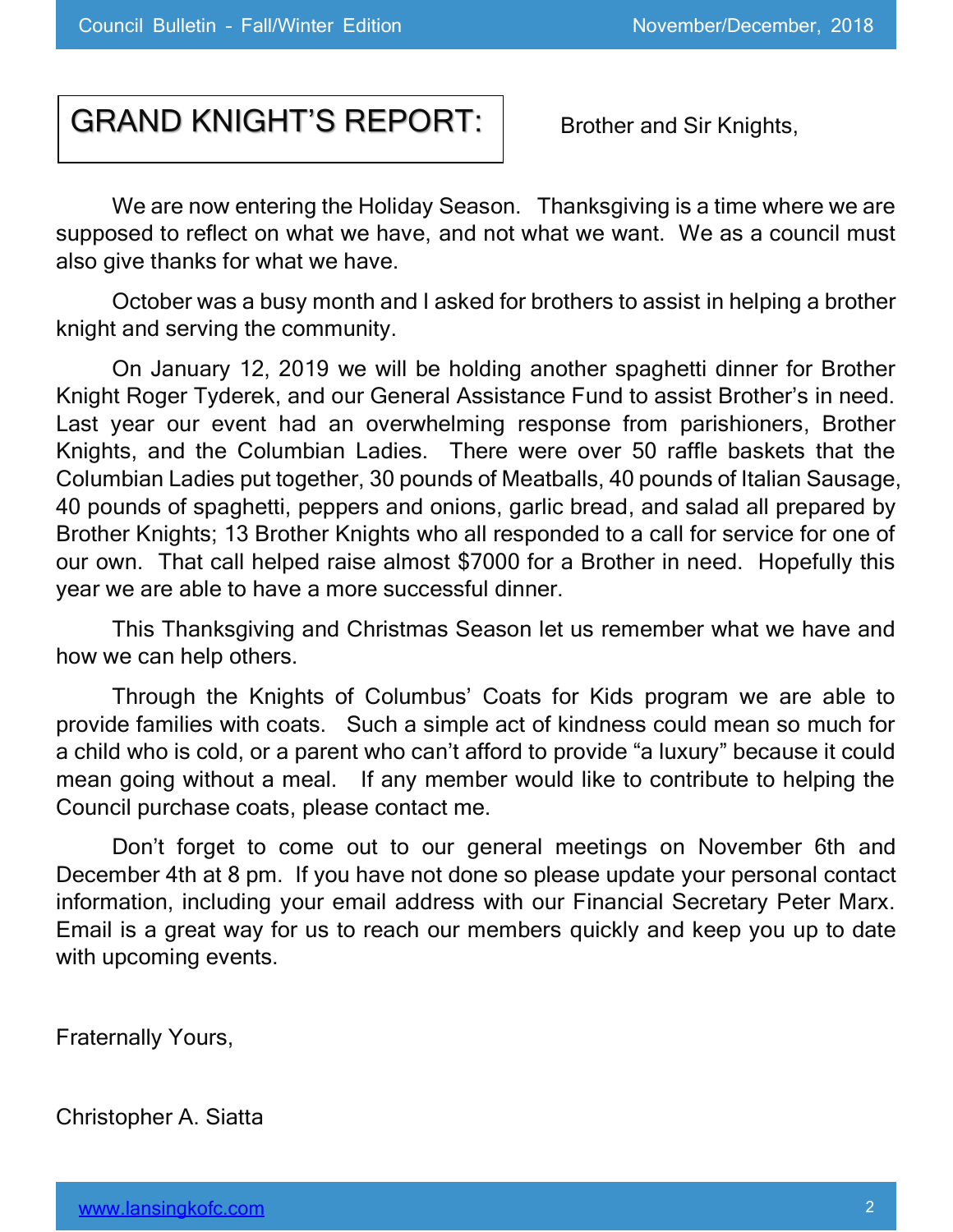# Are you up to date with your dues? PGK Peter Marx, Financial Secretary

Regarding your dues, we will be using the new format for billing. Please send the top copy of the Dues Notice with your payment. The bottom copy is yours for your record. If you wish to make monthly payments on your Dues this new system allows for this, but you will not receive your travel card until your Dues are paid in full. Please do not allow your Dues to fall behind, as your Council #3540 depends on these funds to keep our programs going.

#### NOTICE TO ALL MEMBERS

The Newsletter is no longer being sent by Bulk Mail. With First Class mail, the Post Office is not forwarding mail, and your Newsletter is being sent back to the Council. So, if you are planning to move or being temporarily away for a period of time, please let the Financial Secretary know. Therefore, you will be receiving your Newsletter without interruption and saving the Council the postage.

#### Council Sick **Pray for those IN NEED!**

Please, keep all our members and ladies in your prayers as we must intercede in prayer for them. The list includes:

BK Harry Baranowski, PGK Robert Blake, BK Jim Burke, Rita Sanchez, BK Jesse Avila, PGK Rich Czarnecki, BK Robert DiCarlo family, BK Stanley J. Wohadlo, BK Ron Fisher, Genevieve Haney, BK Raymond Kuczynski, JoAnn Baltrus, BK John McLain, PGK Ken Cuprisin and Martha Pope. Please pray for the repose of: BK Ruggero Mazzon who passed away earlier in October.

If there is someone you want to add to our Council Sick List, contact PGK, DD Robert Layne at 708 501-1481 or at: [robertlayne19@yahoo.com.](mailto:robertlayne19@yahoo.com)

# IMPORTANT CONTACTS:

| <b>GRAND KNIGHT</b>            | <b>DEPUTY GRAND KNIGHT</b>     | <b>FINANCIAL SECRETARY</b>         |
|--------------------------------|--------------------------------|------------------------------------|
| Chris A. Siatta (708) 845-1011 | Michael Kabala (708) 525-7987  | PGK Peter Marx (219)-688-4241      |
| <b>RECORDER</b>                | <b>MEMBERSHIP DIRECTOR</b>     | <b>NEWSLETTER EDITOR</b>           |
| Tony Pellirito (708) 341-4571  | Chris J. Siatta (708) 845-1011 | PGK Matthew Martinez(708) 870-8468 |
| <b>CHAPLAIN</b>                | <b>INSURANCE AGENT</b>         | <b>KACEY'S BANQUET HALL</b>        |
| Fr. Mark Kalema (773) 768-0105 | Louis White (602)-295-2697     | Office (708) 895-7720              |

We meet the First Tuesday of each month, 8:00PM in the lakeside hall at: Kacey's Banquet Hall —17800 Lorenz Ave, Lansing, IL 60438. Please bring your travel card!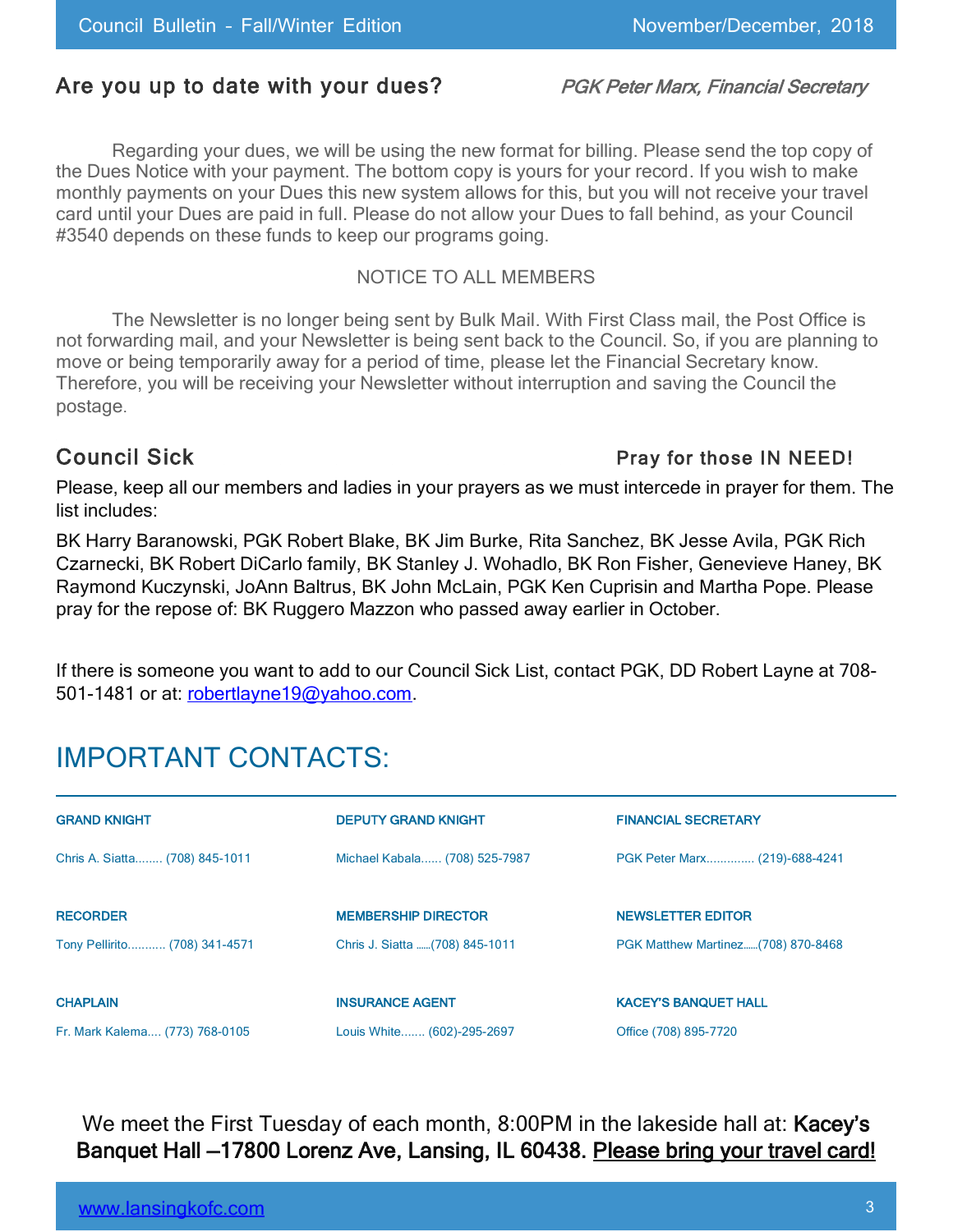#### Birthdays **Have a Great Year!** A Great Year!

Knights in November - Robert A Charleston "90" 2<sup>ND</sup>, Gene M Wolfe 4<sup>™</sup>, John E Sandrick 5™, George L Mc Namara Jr 6<sup>th</sup>, Timothy J Caballero 8<sup>TH</sup>, Jerome E Wayman 10<sup>TH</sup>, Paul A Stender 12<sup>TH</sup>, Roger P Hunz 80 14<sup>TH</sup>, Gregory L Morris 17TH, Manuel A Gonzalez 20th, Bryan R Gruszka 20th, John R Staib Sr 21st, John M Broadwell 22nd, George H Dommer "90" 24th, Rev John D Merkelis 28th, John D Lejsek 30th.

Knights in December – Jose T Chavez Sr 2nd, Francis J Dabrowski "95" 2nd, William Skarwecki Jr 2nd, Joseph S Blake 4th, Michael E Collins 5th, Robert R Hilsen "80" 8th, James J Suszynski 10th, Barry S Kekelik 11th, Robert L Lauer 12th, Bernard A Wrzesinski 12th, John R Kelly 14th, Robert T Borst 16th, Gerald M Sebahar 17th, Mark Noel Paramo 21st, Thomas J Sitkowski Sr 21st, Edward M Stone 23rd, Richard J Haney 30th, Jonathan B Siatta "30" 30th, Robert G Mueller "70" 31st.

When out celebrating another year, join us at Kacey's Restaurant one week before or after your Birthday, you will receive your age percentage off your dinner. For Example: if you are 50 years old you will get 50% off on your dinner. It is only good for the person having their Birthday

### PENALTY KICK SOCCER COMPETITION

HOW DID THE ATHLETES DO?



The Knights of Columbus Soccer Challenge took place on Saturday, September 8th, at Van Latten Park 18324 Holland Road. This years' Soccer Challenge Champions are: Jonathan Houser 11yr old boys and Sabrina Sanchez 12yr old girls.

My thanks to SK Gene Sanchez (judge and Co-Chairman) PGK Matthew Martinez (scribe and judge), SK Steve Houser (score keeper and judge) and Barbara Sanchez (judge). A special thank you, to Jesse Terrazas, of the Lansing Soccer Club for loaning us their soccer balls.

SK Michael Sanchez Co-Chairman

# TRIVIA NIGHT

HOW WELL DID YOUR TEAM DO?

On Saturday October 20<sup>th</sup>, the council sponsored its first annual Trivia night at Kacey's Banquet Hall 17800 Lorenz Ave, Lansing starting at 7PM.

We covered 5 topics, two rounds covering 50 questions. We had two teams of 4 people a piece attend and lasted almost three hours before a winner, "The Braniacs" team were victorious. SK



Greg Morris from the first page was chosen from his team, during the competition round of this event, to move rigatoni noodles without touching them. Co-Chairperson Matthew Martinez, PGK.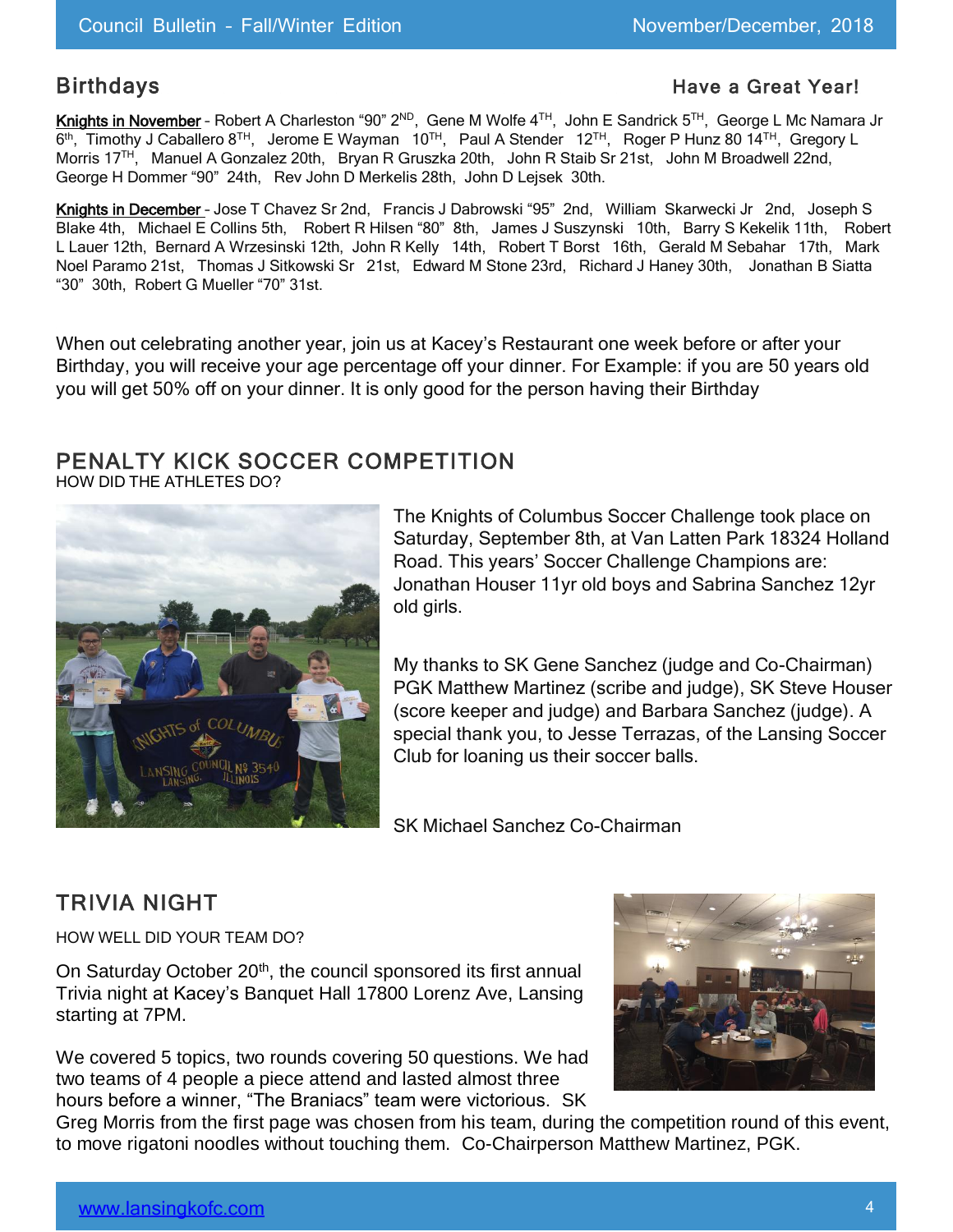#### THE RAT PACK REPRISE SHOW 4 TH ANNUAL KNIGHTS OF COLUMBUS CHRISTMAS SHOW

Are you ready for the Rat Pack Attack? On Friday, December 14, our Hall will be transformed into a Las Vegas venue from the 1950's & 1960's! Songs from that era will fill the air from the likes of Frank Sinatra, Dean Martin and Sammy Davis, Jr., commonly known as the RAT PACK. The show has been SOLD OUT already.

A very exciting evening is in store for those who were lucky enough to purchase a ticket. The doors open at 5:30pm and hospitality will be held from 6:00pm 7:00pm. A buffet dinner will be served from 7:00pm-8:15pm. Two 45-minute sets will begin at 8:30pm with a short intermission in between sets. A cash bar will be available the entire evening. There will be raffles before dinner, before the show and during the intermission, as well. Co-Chairperson, Mike Kabala, DGK





# MARDI GRAS, 2019 THEMED GENERAL COUNCIL MEETING? Stay tuned for details ....

# COUNCIL SPELLING BEE

WILL YOUR STUDENT BE READY?

Our Council is sponsoring a Spelling Bee Contest for Girls and Boys from the 5th grade to 8th grade. This event is open to the public at no cost! The first, second and third place winners will receive trophies and be able to compete in our March Regional Spelling Bee. Our Spelling Bee Contest event will be held on Saturday January 26, 2019, at Kacey's Banquet Hall – Lakeside Room, 17800 Lorenz Avenue, Lansing. Registration will begin at 10:00 a.m. and the contest will start at 10:30 a.m. A list of Spelling Words will be placed on our Council website at: [www.lansingkofc.com](http://www.lansingkofc.com/) closer to this event. Chairperson, Pete Marx, F.S., PGK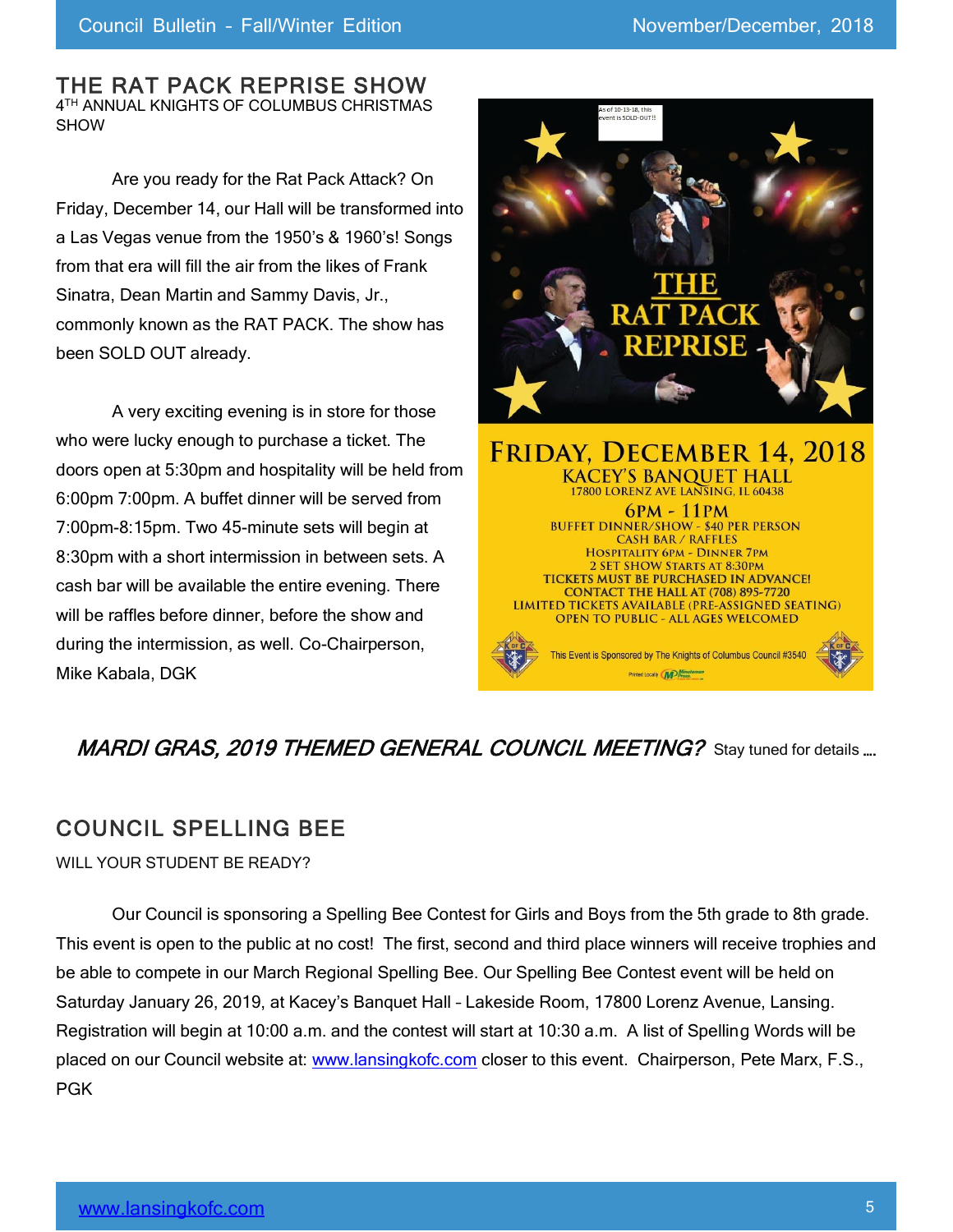### CHAPLAIN/Rev. Fr. Report FOOTBALL AND FAITH

Football season has captured the attention of millions of fans throughout the world. Each Sunday teams line up to play each other for three hours and people become engrossed with the actions of their favorite team for that time. The more avid fan will also watch the three-hour pre-game show to learn what the team must do to be a winner. The game is followed by the three-hour post-game show which tries to explain why the team did not win. Of course, there are the follow-up discussions with family and friends to allow venting of one's frustrations.

# **"After all, one does not really have to spend that much time with God each week."**

On the same Sunday, millions of people attend church services some of whom will be in the group mentioned above. The more avid of these attendees will become engrossed in the ceremony but many will wonder why the celebration lasted more than 45 minutes. After all, one does not really have to spend that much time with God each week. In addition, there is very little pre-ceremony preparation; nor is there much postcelebration thinking about and discussing what just happened. It seems to me that we would be better persons if we better prepared, participated in and, then, lived the word in our lives.

I wonder what the world would be like if we devoted as much time to honoring God as we do honoring the mortals in uniforms. Deacon Jim Detloff

### A Knight with Latin Satin Soul

#### A RECAP ON THIS EVENT

"A Knight with Latin Satin Soul", a local musical group played at Kacey's on Saturday, September 29<sup>th</sup>. Even with the obstacles that we faced such as slow presales, we did have an enjoyable evening. Food vendors were good, and the people in attendance seemed to enjoy the music. We as Knights will persevere no one is more grateful than myself to see it did ok.

Many THANKS to Grand Knight Chris Siatta, SK Chris Siatta Sr., SK Michael and Gene Sanchez, PGK Dom Ramirez, Rafael B. Paramo, SK Roger Tyderek his son Peter for filling bags of ice, SK Greg Morris for bartending. The Columbian Ladies were also instrumental in their support of this event. We WILL have another event in the future, all I would ask is would my Brothers give us a few hours in the future to make it an even bigger success? Chairperson Brother Ray Paramo aka Big Tuna.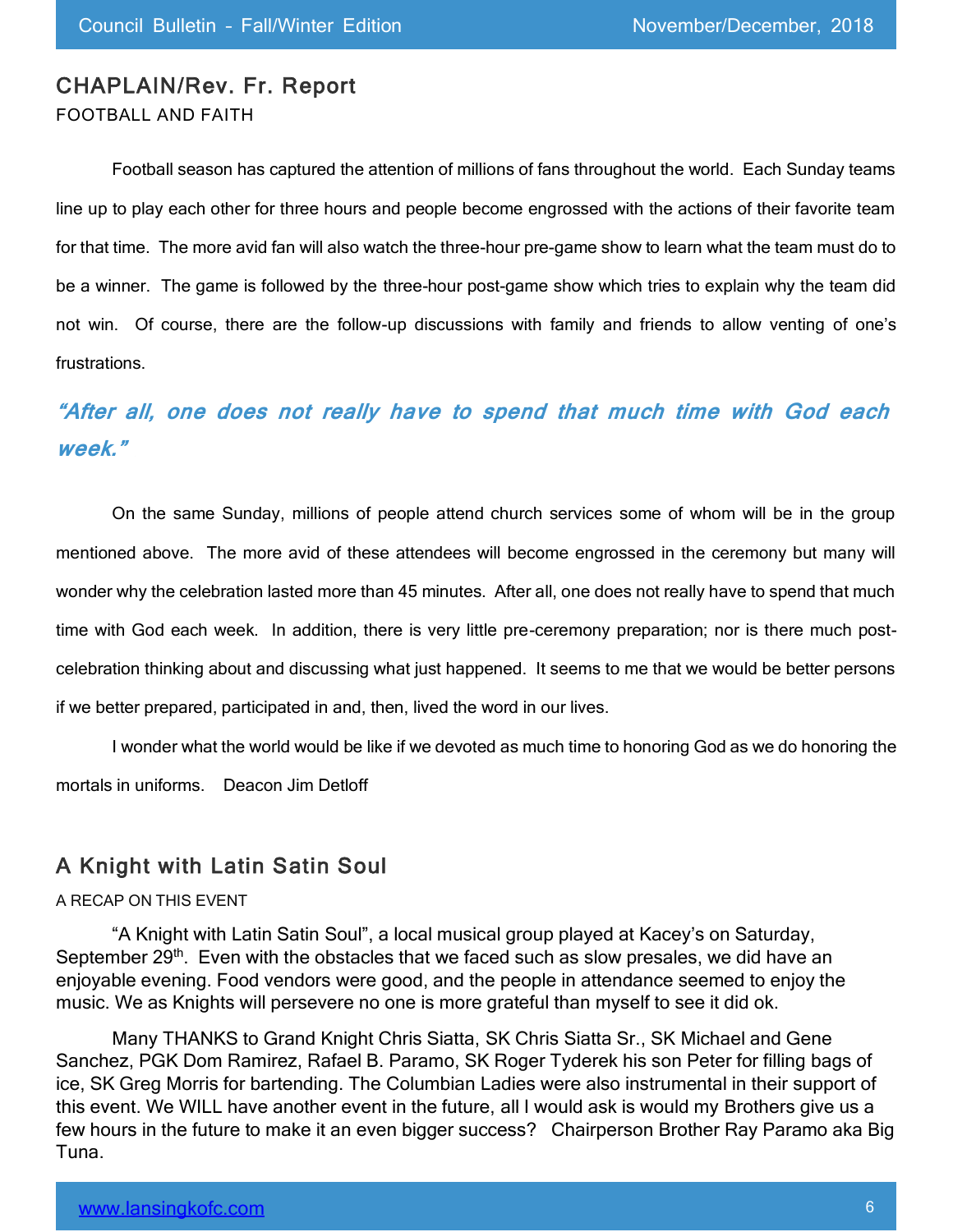## COLUMBIAN LADIES REPORT

THEY'RE BACK FROM THEIR SUMMER VACATION

The Columbian Ladies celebrated our return from a summer hiatus with an indoor picnic during our September meeting. Spiritual Leader, Cindy Hope, led the Ladies in prayer before we dined on delicious foods and desserts provided by our members.

During the business portion of the meeting, conducted by President Elayne Tyderek, the Ladies voted to donate to St. Jude Children's Hospital. We also voted to assist the Knights of Columbus in a fundraiser during their A Knight with Latin Satin Soul event, and to provide raffle baskets for their Spaghetti dinner charitable fundraiser.

Our Sunshine Lady, Debbie Bona, led the Ladies in an activity during which we created art work sent to our members currently unable to attend our meetings due to illness to let them know they are with us in spirit. We continue to pray for the health of Joan Fisher, Joann Baltrus and Mary Jachim.

Congratulations to Lena Martinez who is our Columbian Lady of the Year! She also will be celebrated at the Lansing, Evening of Thanks, where selected volunteers are honored.

Our next meeting will be Monday, November 26, at 7 p.m. at the Kacey's Banquet Hall in Lansing, 17800 Lorenz. If you wish to join the Columbian Ladies you can attend one of our monthly meetings held on the fourth Monday of the month, September through November and March through June. Dues are \$10 per year. Membership is open to any Catholic or Christian female who is 18 years old or older. For more information, contact us at [columbianladies3540@gmail.com.](mailto:columbianladies3540@gmail.com)

# 2018 TOOTSIE ROLL DRIVE

HOW DID WE DO WITH YOUR HELP

Well, our annual I.D. Drive is in the books!

Approximately 50 volunteers accepted donations on the weekends of September 14th & 15th, at Strack & Van Til's and the following weekend of September 21, 22 & 23 at local businesses and the 2 street intersections in Lansing, as well as at St. Ann, Our Lady of Knock and St. James the Greater churches. The weather was ABSOLUTELY gorgeous both weekends!



Again, the Drive was a HUGE success! As of the time of this printing, a total of \$8,445.90 has been collected including all donations that have come in. We would like to THANK each and every one of you who gave of their time and energy and a SPECIAL thanks for those who worked numerous shifts! Without ALL of you, this wonderful Program for our Special Children of God, wouldn't be possible! What a way to celebrate this 50th year of Special Olympics! Vivat Jesus! Mike Kabala & Dominic Podsiadlik- 2018 I.D. Drive Co-chairmen.

# HOLIDAY CHEER

CAN YOU HELP US HELP THOSE MOST IN NEED?

Once again, we will be running our Cheer Program. This Program asks you to donate one dollar a month for the year for a total amount of \$12.00. A notice will be passed out with your Dues and we will send out notices to all our members. This Program raises over \$1,000 each year which we use to help local organizations in our community. Chairperson, Pete Marx, F.S., PGK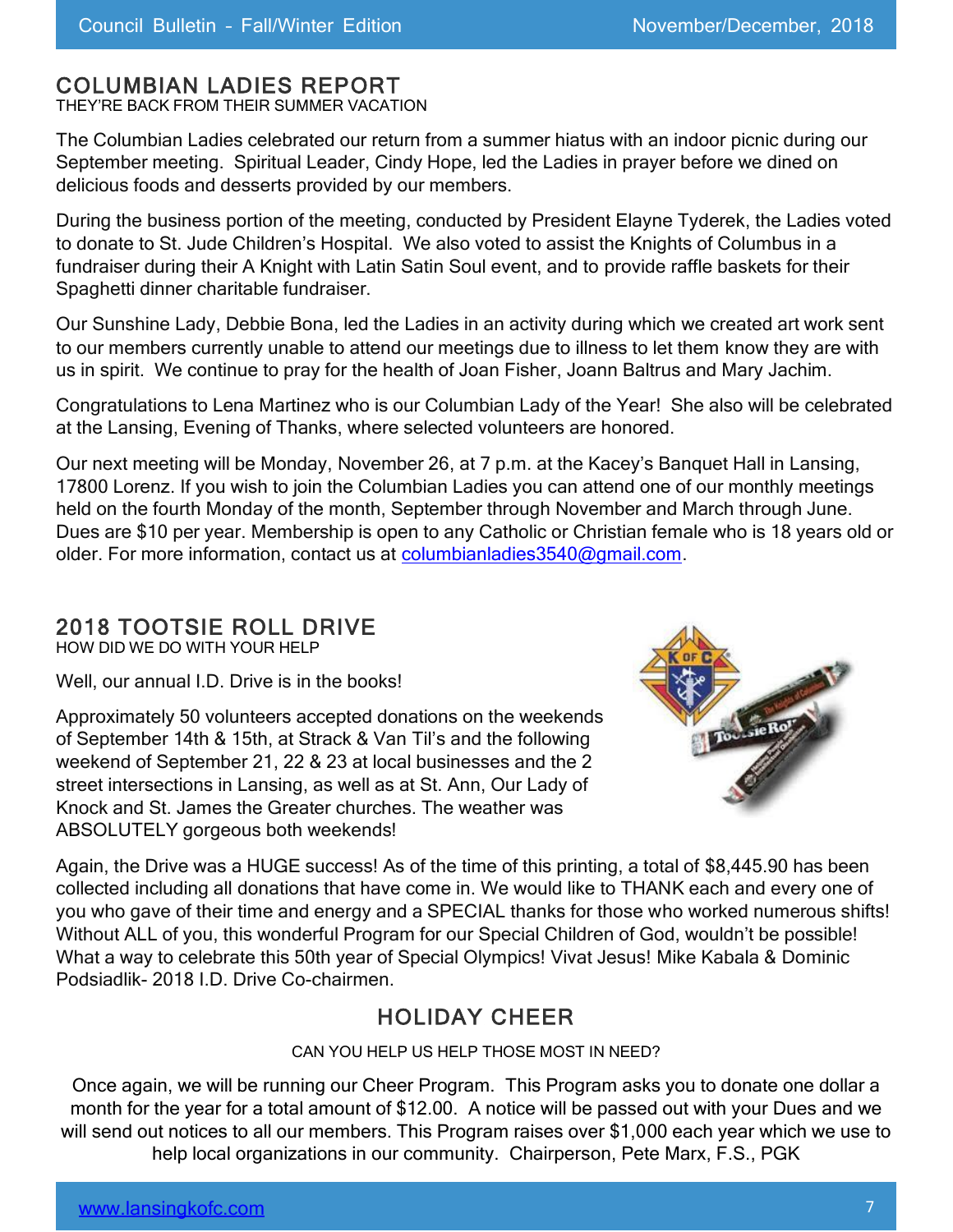#### LIFE CHAIN PRAYING FOR AN END TO ABORTION WE GAVE OUR TIME PRAYERFULLY FOR THIS EVENT



On Sunday October 7<sup>th</sup> members of St. Ann's Catholic Parish, the Columbian Ladies and the Knights attended the annual Life Chain.

This was an opportunity to pray for the end of Abortion, while making a statement to the Lansing expressing, as seen in these photos. Right to Life Chairperson, Anthony Pellerito



# BREAKFAST WITH SANTA

JOIN US FOR A TIME OF UNITY FOR THE CHRISTMAS SEASON!

All Brother Knights and their families/friends are invited to attend our annual Children's Christmas Party on Saturday morning, December 8 from 9:00am until Noon. A breakfast of eggs, hash browns sausage, bacon and Pancakes will be served. Coffee cakes and brownies will also be available. There will be a charge of \$9.00 at the door for all adults and children over the age of 10 years. All children from the age of 10 and under will be admitted FREE of charge and will receive a GIFT personally from Santa Claus! Please... R.S.V.P. and for more information, please contact Cochairmen Roger and Elayne Tyderek at 219-218-3413 or Mike Kabala at 708-525-7987 by no later than Sunday, November 24th.

## WINNING NUMBERS FOR THE COUNCIL RAFFLE

THESE ARE REPRINTED FROM THE EVENING OF THE DRAWING, MINUS THE WINNERS NAME.

Top Prize \$7,000.00 ticket number was: # 1405. Second Prize \$1000.00 ticket number was: # 0753

Third Prize \$1000.00 ticket number was: # 1055. Fourth Prize \$1000.00 ticket number was: # 1622

Fifth Prize \$1000.00 ticket number was: # 1752.

On behalf of the council, congratulations to the above winners, and we especially thank all of the people who participated in our annual raffle and made it successful. Co-Chairs: Chris J. Siatta and Michael Sanchez.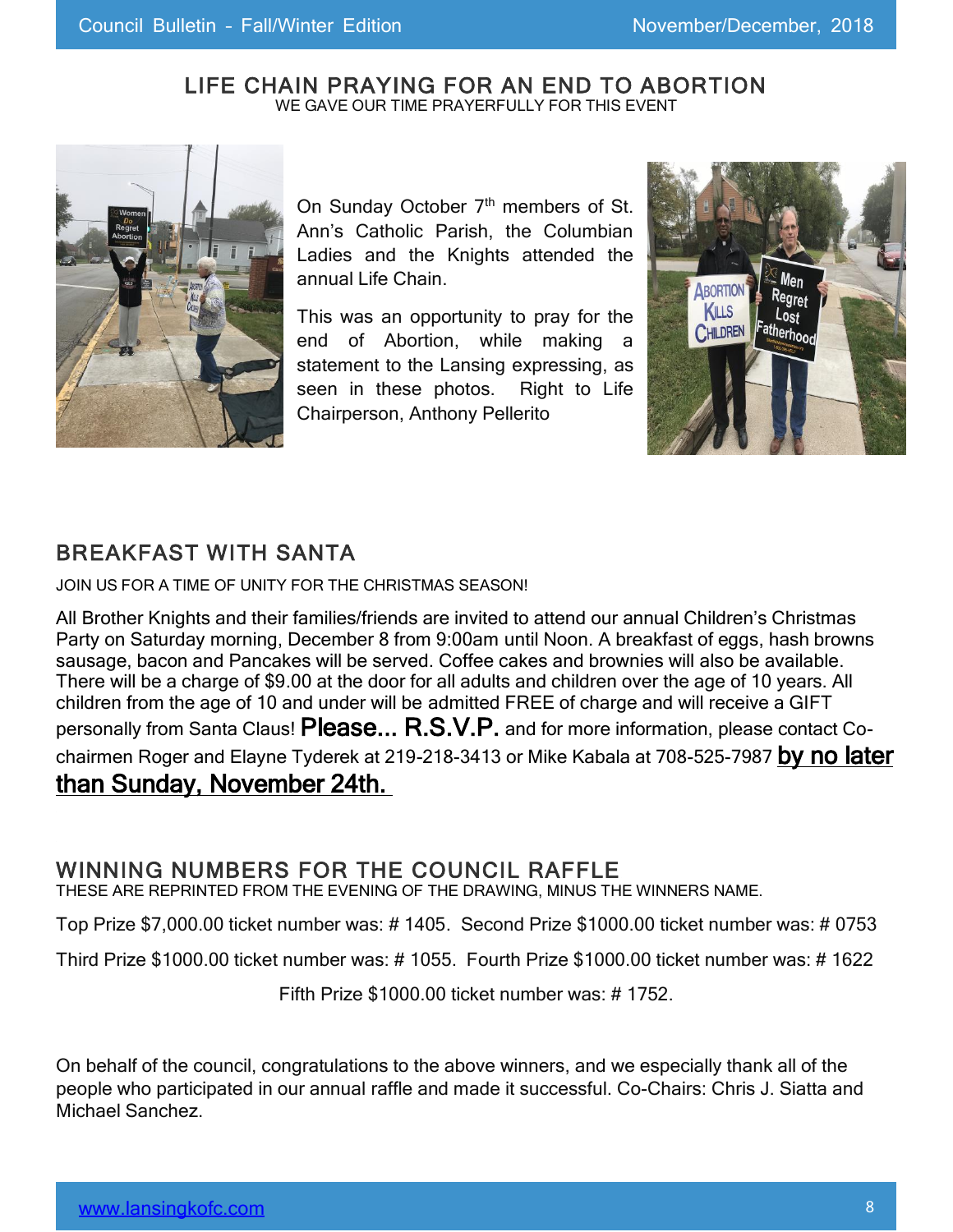#### SEMINARIAN RAFFLE

TIME IS RUNNING OUT, TURN IN YOUR TICKETS….

BROTHER KNIGHTS, once again our vocations Raffle is winding down, but you still have time to turn in your raffle book(s) for this year's drawing. In order to be a part of this, your returned **book** 

with the stubs and cover in tact need to be sent to SK Ron Fisher, Chairperson at 3538 193RD

Street Lansing, IL 60438 by no later than Tuesday, November 27<sup>th</sup> at the officer's meeting.

Remember if it were not for a former Seminarian, Father Michael J. McGivney, we the Knights of Columbus would not be the organization we are today. Questions/for more information/extra books – please contact Ron Fisher at 708-895-5579. Vivat Jesus! Ron Fisher.

#### GENERAL MEETING PROTOCOL

A FEW REMINDERS WHEN IN ATTENDANCE

As a friendly reminder to all of those Brother Knights that attend a General Council Meeting, please bring your current travel card so that the Guard may inspect it - so you can gain entry into the chamber. Once inside, The Grand Knight is the presiding officer in the council.

When wishing to gain the attention of the Grand Knight during the meeting, a member must;

- 1) Rise from his seat,
- 2) Address the Chair by saying the words, "Worthy Grand Knight" and,
- 3) Salute (by making the Tree of the Cross) to the Grand Knight, and at the same time, the Grand Knight will,
- 4) Return the salute (by making the Arm of the Cross) and acknowledge the member before the council. Matthew Martinez, PGK/Scribe.

### BASKETBALL FREE THROW

MARK THE CALENDAR FOR THIS EVENT

The council has tentatively picked January 18, 2019 to conduct our annual Free-Throw contest. This contest for Girls and Boys from the 5th grade to 8th grade is open to the public at no cost. Location, time and further details will be provided as soon as they are available. Please visit our council website for the latest information for this event. Chairperson Chris J. Siatta